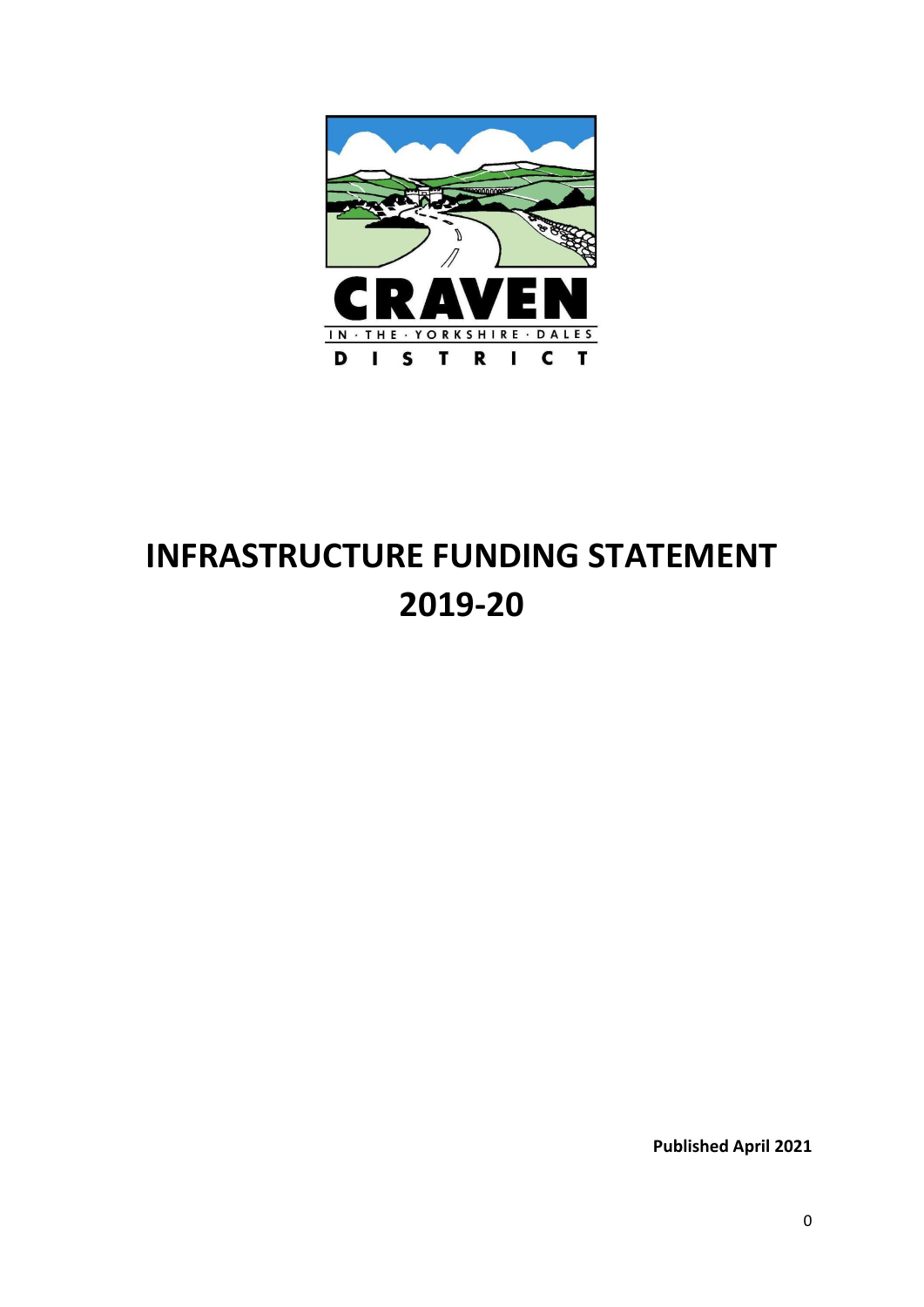# **CONTENTS**

| 1. Introduction                     |   |
|-------------------------------------|---|
| 2. Developer Contributions          |   |
| <b>3. Section 106 Contributions</b> | 4 |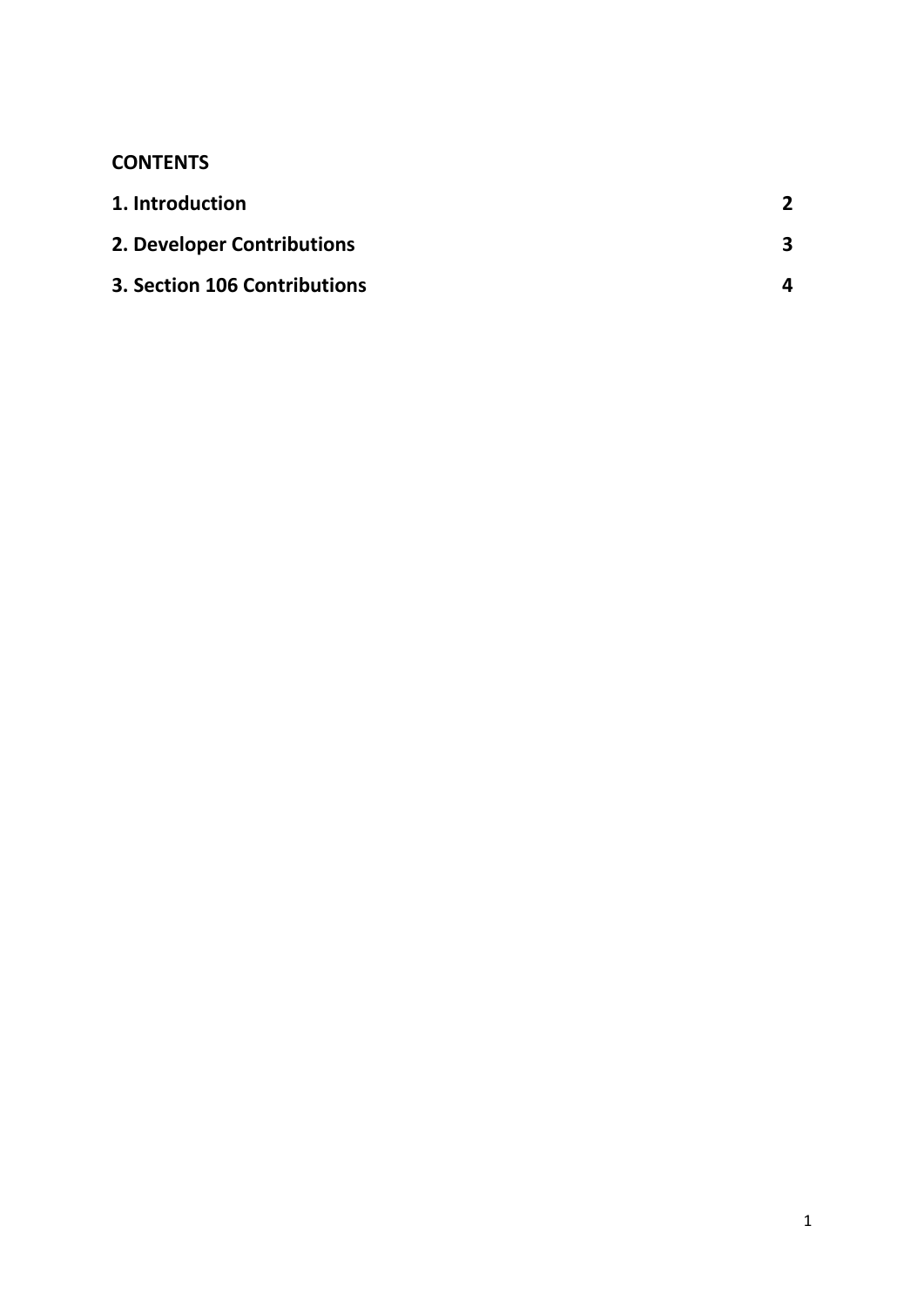## **1. Introduction**

- 1.1 Following amendments to legislation relating to the Community Infrastructure Levy (CIL), (The Community Infrastructure Levy (Amendment) (England) Regulations 2019 No.1103) that came into force on 1 September 2019, Local Planning Authorities are now required to produce an annual Infrastructure Funding Statement (IFS).
- 1.2 The Infrastructure Funding Statement (IFS) is an annual report which provides a summary of the financial and non-financial developer contributions relating to Section 106 Legal Agreements (S106) and Community Infrastructure Levy (CIL) within Craven District for the 2019/20 financial year. As the Council has not introduced a CIL the IFS will not report on this.
- 1.3 Throughout the IFS there will be references to the following definitions:
	- **Agreed** contributions that have been agreed within a signed legal document but have not yet been collected/delivered because the appropriate trigger point for payment has not yet been reached. If the planning applications are not implemented, they will never be received.
	- **Received** contributions received, either non-monetary or monetary, that have been transferred to Craven District Council (CDC).
	- **Allocated** contributions that have been assigned to specific projects.
	- **Spent/Delivered** monetary or non-monetary contributions that have been used as intended, either by spending the allocated funds or completing the contribution as agreed.
	- **This financial year** unless stated otherwise, this refers to the period 01/04/2019 31/3/2020
- 1.4 This report provides a summary of both monetary and non-monetary contributions the Council has secured through section 106 agreements from new developments. Whilst many of the S106 agreements signed as part of planning applications often include contributions towards education, highways, public transport, cycleways etc. these contributions are collected, managed and monitored by North Yorkshire County Council and will be reported in their IFS. The S106 contributions received and spent by Craven District Council therefore relate to open space and affordable housing.
- 1.5 In summary the report provides:
	- an overview of S106 agreements;
	- the Council's internal process relating to s106 contributions;
	- the s106 contributions paid to the Council in the 2019/20 monitoring period;
	- projects delivered in the District via s106 agreements in the 2019/20 monitoring period.
- 1.6 Information relating to S106 contributions received in previous years can be found on the Council's website at: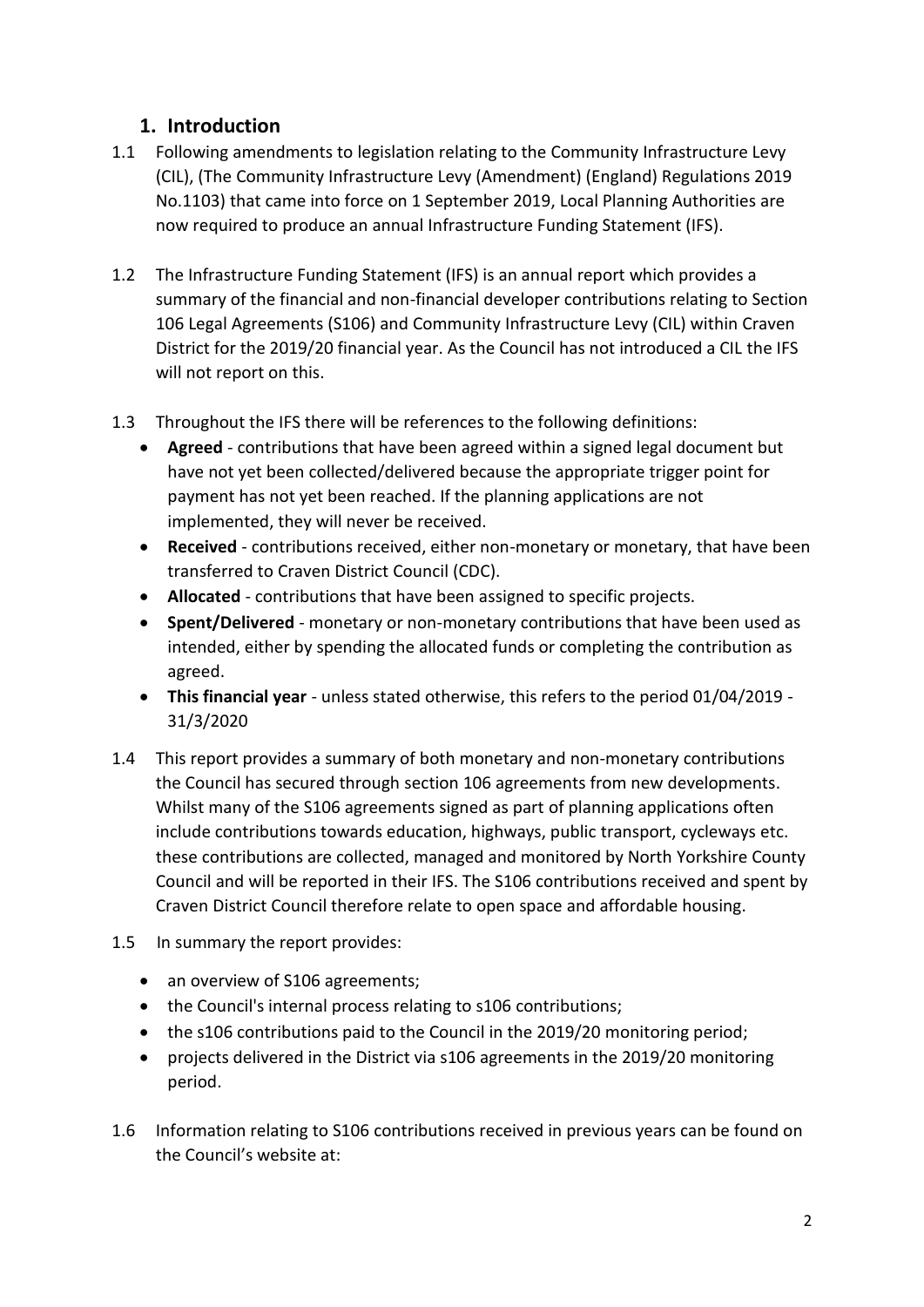#### <https://www.cravendc.gov.uk/data-and-transparency/open-data#section106>

## **2. Developer Contributions**

#### **Section 106 Planning Obligations**

- 2.1 Under section 106 (s106) of the Town and Country Planning Act 1990 a Local Planning Authority (LPA) can seek obligations, both physically on-site and contributions for offsite, when it is considered that a development will have negative impacts that cannot be dealt with through conditions in the planning permission. Planning Obligations (as known as S106 Agreements) are legal agreements which can be attached to a planning permission to mitigate the impact of an otherwise unacceptable development to make it acceptable in planning terms.
- 2.2 For example, new residential developments place additional pressure on existing social, physical and economic infrastructure in the surrounding area. Planning obligations aim to balance this extra pressure with improvements to the surrounding area to ensure that a development makes a positive contribution to the local area.
- 2.3 Regulations state that a planning obligation may only constitute a reason for granting planning permission for the development if the obligation is:
	- necessary to make the development acceptable in planning terms;
	- directly related to the development; and
	- fairly and reasonably related in scale and kind to the development.
- 2.4 The Council cannot ask for contributions via section 106 planning obligations in certain

#### circumstances:

*"Planning obligations for affordable housing should only be sought for residential developments that are major developments...For residential development, major development is defined in the National Planning Policy Framework as development where 10 or more homes will be provided, or the site has an area of 0.5 hectares or more. For nonresidential development it means additional floorspace of 1,000 square metres or more...Planning obligations should not be sought from any development consisting only of the construction of a residential annex or extension to an existing home" (Planning Practice Guidance 2019 023 'Planning Obligations')*

- 2.5 The Council's requirements for S106 planning obligations are set out in adopted Craven Local Plan policy INF1: Planning Obligations, which supports the provision of infrastructure as identified under the following local plan policies:
	- H2: Affordable Housing & Affordable Housing Supplementary Planning Document (SPD)
	- INF2: Community Facilities & Social Spaces
	- INF3: Sport, Open Spaces and Recreation Facilities
	- INF5: Communications Infrastructure
	- INF6: Education Provision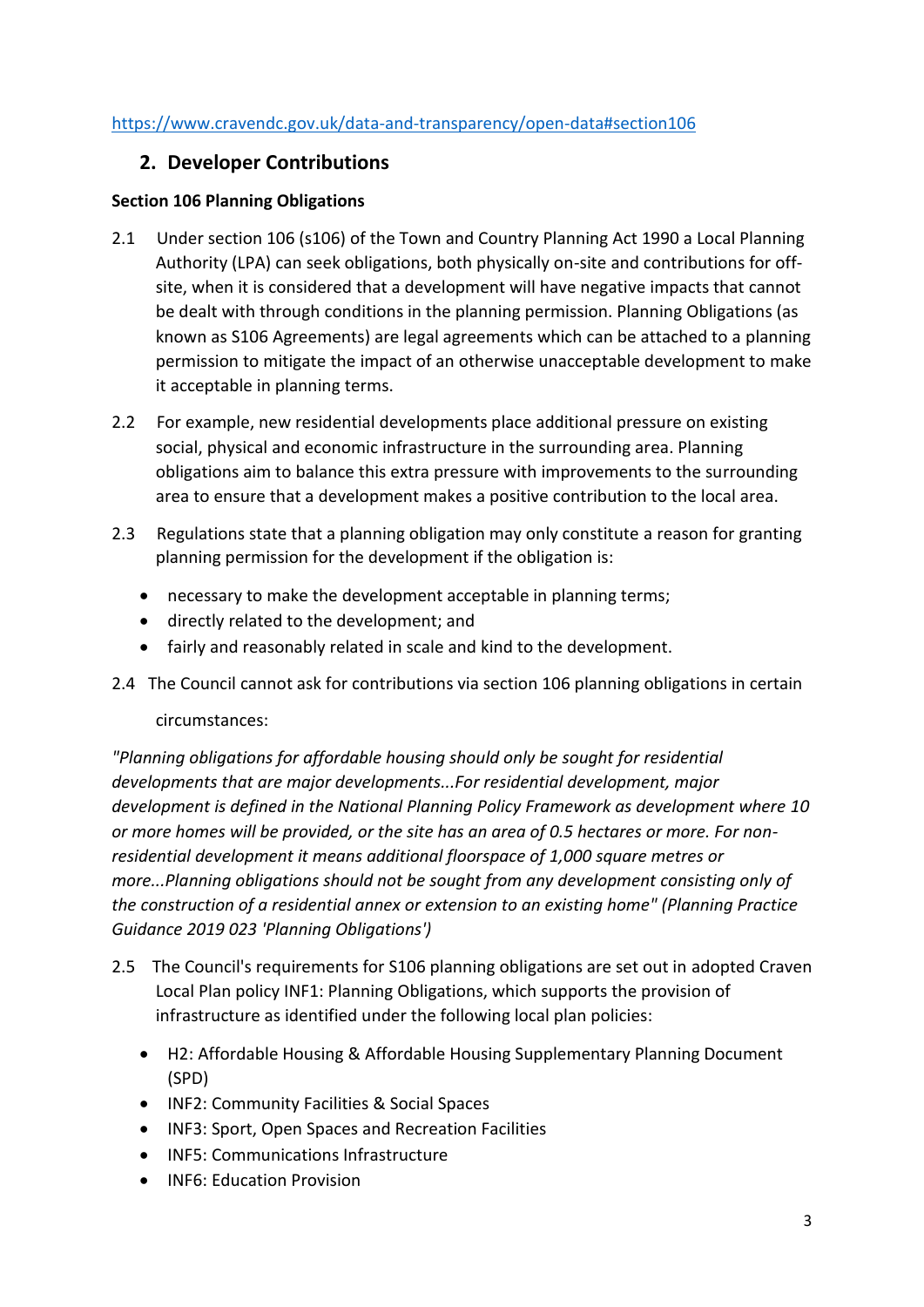- INF7: Sustainable Transport & Highways
- 2.6 S106 contributions can either be provided on-site, for example through the provision of affordable housing and open space, or off-site in the form of financial payments.

#### **Forecasting**

2.7 National guidance suggests that councils should consider reporting on estimated future income where possible. The Council may incorporate the forecasting of developer contributions within future versions of the IFS.

## **3. Section 106 Contributions**

#### **Process for Off-site Financial Contributions**

- 3.1 Where it is determined that on-site infrastructure and/or affordable housing required by policy is not appropriate, the Council will request from developers a financial contribution to meet these needs outside of the development site through a S106 obligation. The financial contribution requirements and specific processes are set out in the relevant local plan policy listed in Section 2.
- 3.2 Once the S106 has been signed, it is an obligation, but it will only be realised if the planning permission is implemented and reaches the trigger point for payment such as commencement or prior to occupation. When the planning permission is granted, the S106 obligation is registered as a land charge which stays with the land, obligating any future owners until the terms are met.
- 3.3 Any commuted sums received by the Council, but not spent within the timescales set out in the S106 agreement, will be identified during ongoing monitoring and will be refunded in accordance with the specific agreement.

#### **S106 Monitoring Fees**

- 3.4 The Community Infrastructure Levy (Amendment)(England)(No.2) Regulations 2019 now allow Local Authorities to charge a monitoring fee through section 106 planning obligations, to cover the cost of the monitoring and reporting on delivery of that section 106 obligation. Monitoring fees can be used to monitor and report on any type of planning obligation, for the lifetime of that obligation. However, monitoring fees should not be sought retrospectively for historic agreements.
- 3.5 The regulations allow monitoring fees to be either a fixed percentage of the total value of the section 106 agreement or individual obligation; or could be a fixed monetary amount per agreement obligation; or Authorities may decide to set fees using other methods. However, in all cases, monitoring fees must be proportionate and reasonable and reflect the actual cost of monitoring and authorities must report on monitoring fees in their infrastructure funding statements.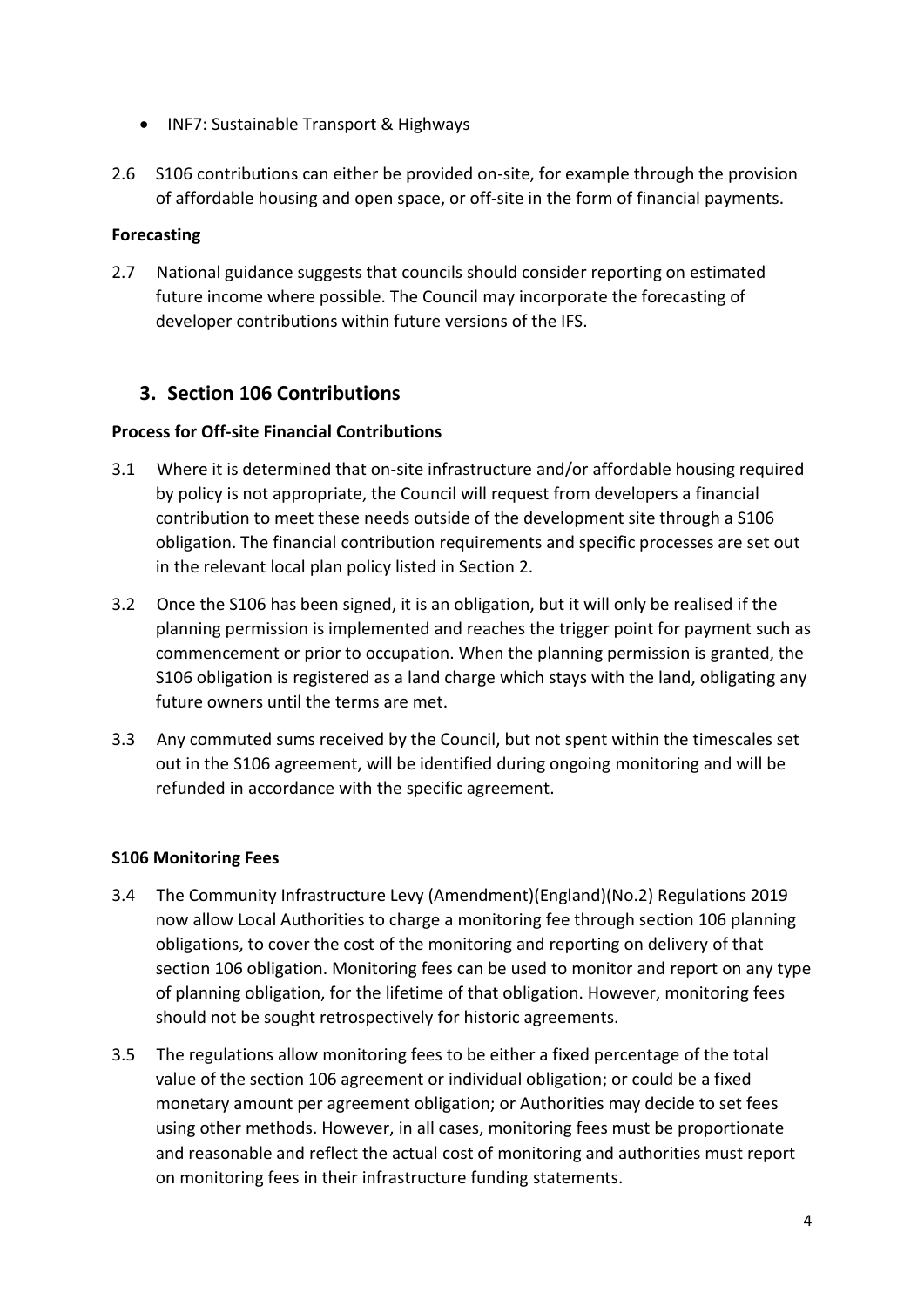3.6 Craven District Council do not currently charge S106 monitoring fees, however they may be introduced in the future by the Council and if so will be reported on in future Infrastructure Funding Statements.

#### **S106 Contributions 2019/20**

1

- 3.7 The Community Infrastructure Levy (Amendment)(England)(No.2) Regulations 2019, Regulation 121A, Schedule 2 lists those matters to be included in the Infrastructure Funding Statement.
- 3.8 All figures below relate to the monies received and spent by Craven District Council between 1/4/2019 and 31/3/2020 (the financial year). Whilst S106s often include financial and non-financial contributions for highway and education related issues, these are collected, monitored and managed by North Yorkshire County Council and will therefore be reported in their own Infrastructure Funding Statement. The information provided in the tables below relates to the specific IFS requirement number in Schedule 2 of the CIL Regulations 2019 (as amended) with the letter reference relating to the specific regulation listed under section 3 of Regulation 121A, Schedule 2.

| Reg 3a.   | Total amount of money to be provided under any                                     | £483,000.               |
|-----------|------------------------------------------------------------------------------------|-------------------------|
|           | planning obligations which were entered into                                       |                         |
|           | during 2019/20 <sup>1</sup>                                                        |                         |
| Reg 3b.   | The total amount of money under any planning                                       | £ NIL                   |
|           | obligations which was received during 2019/20                                      |                         |
| Reg 3c.   | The total amount of money under any planning                                       | £ 222,480               |
|           | obligations which was received before 2019/20                                      |                         |
|           | which has not been allocated by the authority;                                     |                         |
|           | Reg 3d: Summary details of any non-monetary contributions to be provided under     |                         |
|           | planning obligations which were entered into during 2019/20, including details of: |                         |
| Reg 3d(i) | In relation to affordable housing, the total number                                | 48 units                |
|           | of units which will be provided;                                                   |                         |
| Reg       | In relation to educational facilities, the number of                               | Information provided by |
| 3d(ii)    | school places for pupils which will be provided, and                               | NYCC in their IFS       |
|           | the category of school at which they will be                                       |                         |
|           | provided;                                                                          |                         |

 $1$  This figure does not consider indexation (inflation/deflation) that may be applied when the money becomes due. This figure represents the financial contributions included in S106 agreement signed within 2019/20 which will need to be paid by developers. As payments are usually paid at commencement of development and at different points throughout construction, the money could be received by the Council over a number of years. The figure does not include financial contributions which are set out as a formula rather than a specific sum, and where the contribution will be calculated upon reaching the trigger point and the resulting contribution becomes due. These amounts will be reflected in subsequent IFSs. Occasionally on site provision of infrastructure is agreed within a S106, which then changes to a monetary contribution. Where this happens within the same financial year the IFS will reflect this, however if such a variation is agreed in subsequent years the current IFS will report what was agreed in the original S106 and any variations will be reported in a subsequent IFS.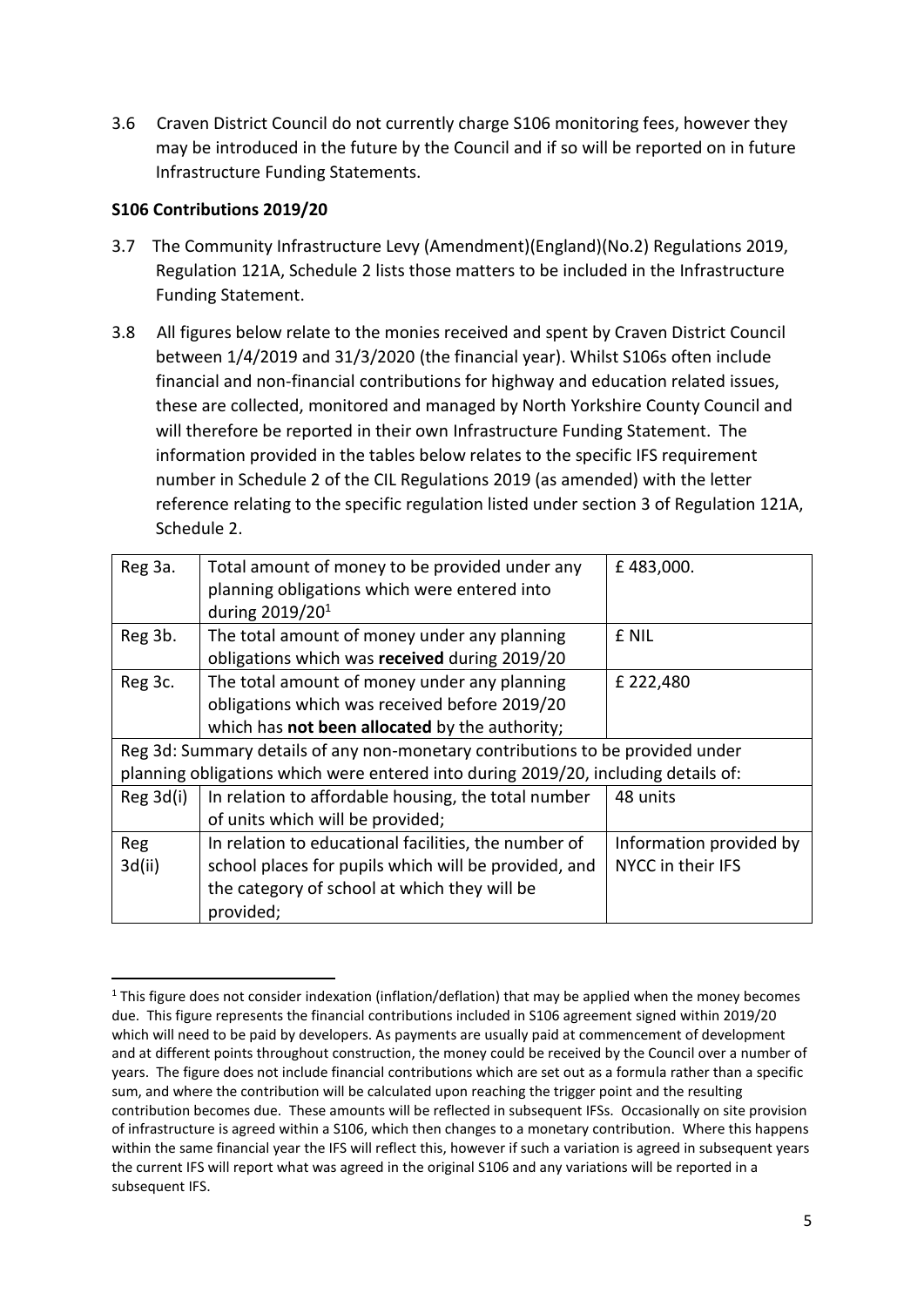| Reg 3e | The total amount of money (received under any       | £ NIL   |
|--------|-----------------------------------------------------|---------|
|        | planning obligations) which was allocated but not   |         |
|        | spent during 2019/20 for funding infrastructure;    |         |
| Reg 3f | The total amount of money (received under any       | £54,810 |
|        | planning obligations) which was spent by the        |         |
|        | authority during 2019/20 (including transferring it |         |
|        | to another person to spend);                        |         |
| Reg 3g | In relation to money (received under planning       | £ NIL   |
|        | obligations) which was allocated by the authority   |         |
|        | but not spent during 2019/20, summary details of    |         |
|        | the items of infrastructure on which the money has  |         |
|        | been allocated, and the amount of money             |         |
|        | allocated to each item;                             |         |

Reg 3h: In relation to money (received under planning obligations) which was **spent** by the authority during 2019/20, (including transferring it to another person to spend), summary details are provided below:

| Reg 3h(i)                            | The items of infrastructure on which that money (received under<br>planning obligations) was spent, and the amount spent on each<br>item; |                                                                                                 |
|--------------------------------------|-------------------------------------------------------------------------------------------------------------------------------------------|-------------------------------------------------------------------------------------------------|
| <b>Infrastructure Type</b>           | <b>Spent</b>                                                                                                                              | <b>Projects</b>                                                                                 |
| Children's play/Public<br>open Space | £14,117                                                                                                                                   | new/replacement play<br>equipment and repairs<br>Aireville Park, Skipton                        |
| <b>Affordable Housing</b>            | £40,693                                                                                                                                   | Contributions towards the<br>development of Affordable<br>Housing developments<br>district wide |
| Total:                               | £54,810                                                                                                                                   |                                                                                                 |

| <b>Reg</b> | The amount of money (received under planning      | £ NIL               |
|------------|---------------------------------------------------|---------------------|
| 3h(ii)     | obligations) spent on repaying money              |                     |
|            | borrowed, including any interest, with details    |                     |
|            | of the items of infrastructure which that money   |                     |
|            | was used to provide (wholly or in part);          |                     |
| Reg        | The amount of money (received under planning      | £ NIL               |
| 3h(iii)    | obligations) spent in respect of monitoring       |                     |
|            | (including reporting under regulation 121A) in    |                     |
|            | relation to the delivery of planning obligations; |                     |
| Reg 3i     | The total amount of money (received under         | £ 167,670 (31.3.20) |
|            | any planning obligations) during any year which   |                     |
|            | was retained at the end of 2019/20, and where     |                     |
|            | any of the retained money has been allocated      |                     |